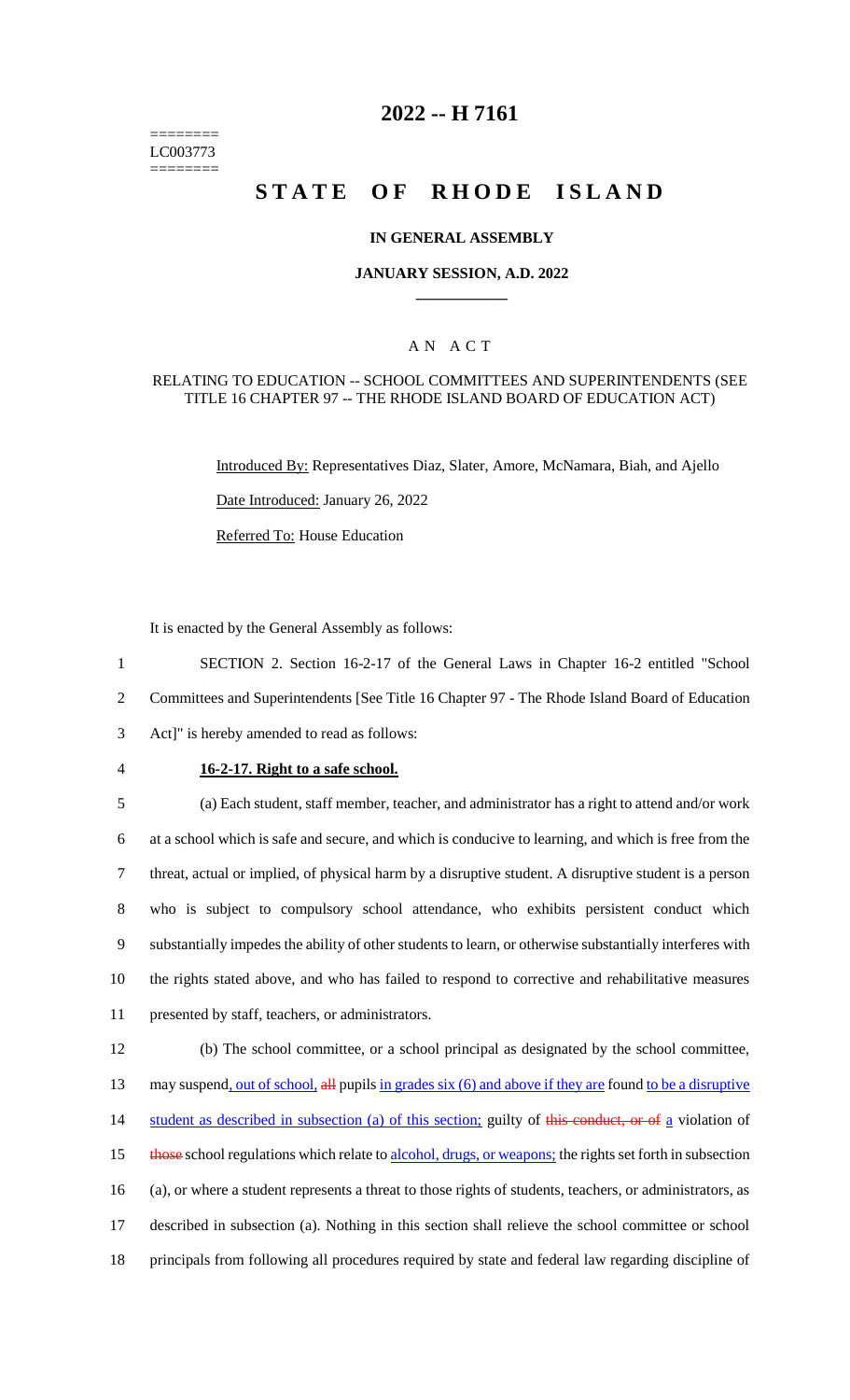1 students with disabilities.

2 (c) The school committee, or a school principal as designated by the school committee, 3 may only impose an out-of-school suspension on a student enrolled in grades preschool through 4 fifth grade if such student possessed a weapon or other dangerous instrument; possessed, used, or 5 sold illegal drugs or controlled substances; or if the school administration, in consultation with a 6 school psychologist or other mental health professional, determines that a student's behavior 7 presents a threat to the physical safety or health of others which cannot be reduced or eliminated 8 through interventions and supports. 9 (d) A school may use restorative justice practices, which include alternatives to traditional

10 discipline such as suspension or expulsion, to address a student's behavior if the student is 11 suspended under subsection (c) of this section, or is enrolled in grades preschool through fifth grade 12 and is disruptive to the school environment or commits an act which would be considered subject 13 to suspension but for the student's grade.

 $(e)(e)$  A student suspended under this section may appeal the action of the school committee, or a school principal as designee, to the commissioner of elementary and secondary education who, after notice to the parties interested of the time and place of hearing, shall examine and decide the appeal without cost to the parties involved. Any decision of the commissioner in these matters shall be subject to appeal by the student to the board of regents for elementary and secondary education and any decision of the board of regents may be appealed by the student to the family court for the county in which the school is located as provided in § 42-35-15.

 $\frac{d(x)}{dx}$  All school superintendents, or their designees, shall review annually, the discipline 22 data for their school district, collected in accordance with the specifications set forth in § 16-60- 23 4(21), to determine whether the discipline imposed has a disproportionate impact on students based 24 on race, ethnicity, or disability status and to appropriately respond to any such disparity. In addition 25 to the data submitted, if a disparity exists, the every school district shall, after consultation with 26 representatives of the faculty, submit a an annual report to the council on elementary and secondary 27 education describing the conduct of the student, the frequency of the conduct, prior disciplinary 28 actions for the conduct, any other relevant information and corrective actions what action, if any, 29 has been taken to address the disparity, after consultation with representatives of the faculty has 30 been taken to address the disparity. The reports shall be deemed to be public records for purposes 31 of title 38.

32 SECTION 3. This act shall take effect upon passage.

#### ======== LC003773 ========